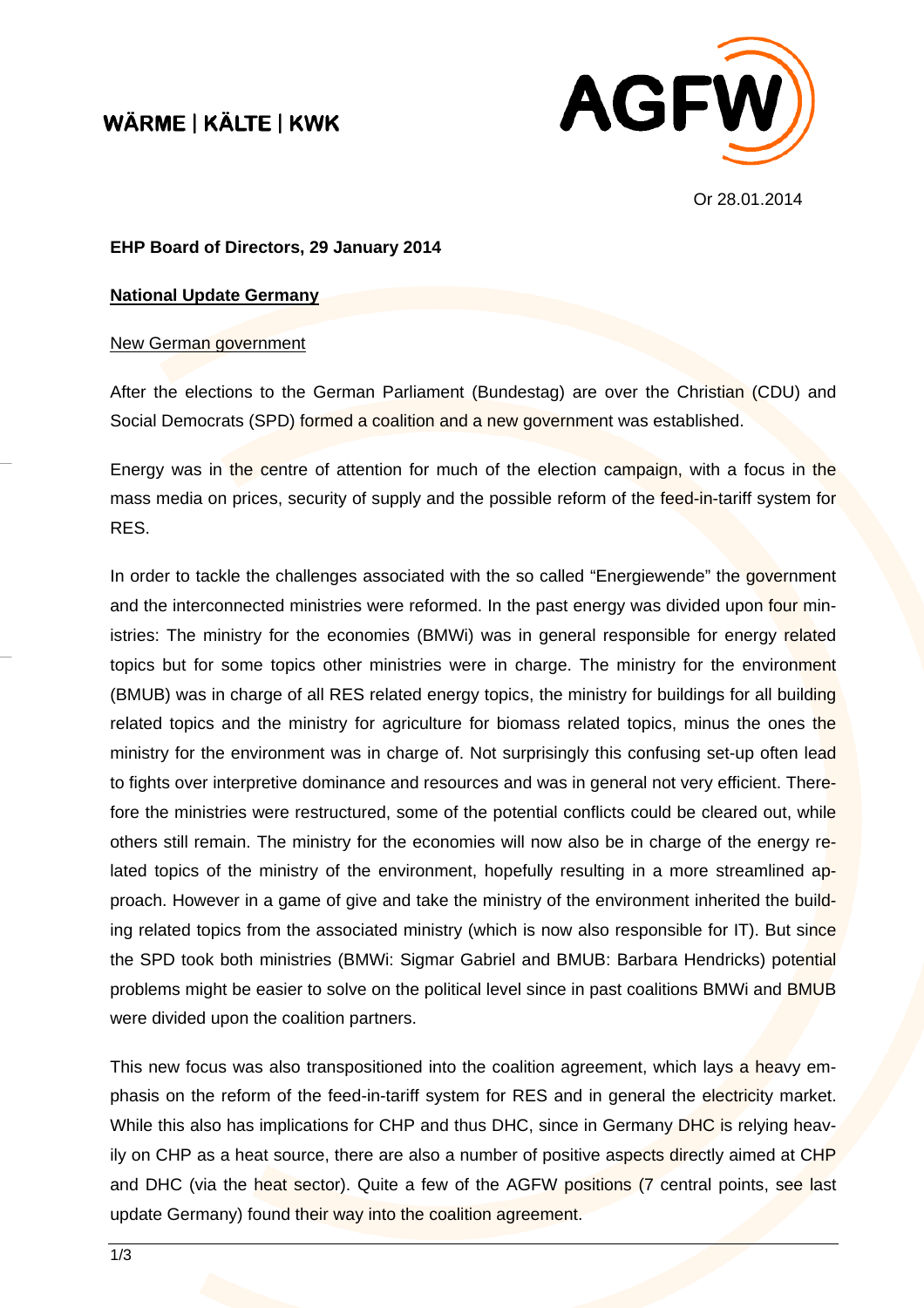

## The coalition

- Acknowledges the need for highly efficient and flexible conventional power plants;
- Wants to shape the legal and financial framework for CHP in order to reach 25 % CHP electricity in 2020 (currently  $~13$  %);
- Wants to evaluate the framework in 2014 on the basis of a (EED related) potential study;
- Wants to transform the EED into national law in a way that primary energy and  $CO<sub>2</sub>$  savings of CHP and DHC compared to other heating solutions can be brought to bear in a better way;
- Wants to focus on energy efficiency along the whole value chain;
- Wants to create a level playing field for energy supply and own production (which is currently freed from the RES related levy, giving on-site CHP a distinct edge in competition);
- Acknowledges technologies such as power-to-heat and (thermal) storage as a way to integrate large volumes of volatile RES electricity;
- Wants to streamline the urban restructuring program and strengthen the district as an important operating level.

## Inquiries of competition authorities

Due to the federal nature of Germany there are several competition authorities. Besides the federal competition authority (Bundeskartellamt) there are also "Länder" specific competition authorities. Although the sector inquiry of the federal authority revealed that there is in general not a mis-use of market power of DHC utilities a couple of competition authorities are looking into their own inquiries.

## Transpositioning of the EED

The threshold value matrix proposed by AGFW and based on the efficiency of the system (if the system is already efficient no analysis needs to be conducted) and the length of the pipeline that would need to be put in place was in general agreed upon. The work on the transpositioning continues with AGFW lobbying for a lean and streamlined approach to keep administrative costs at a minimum.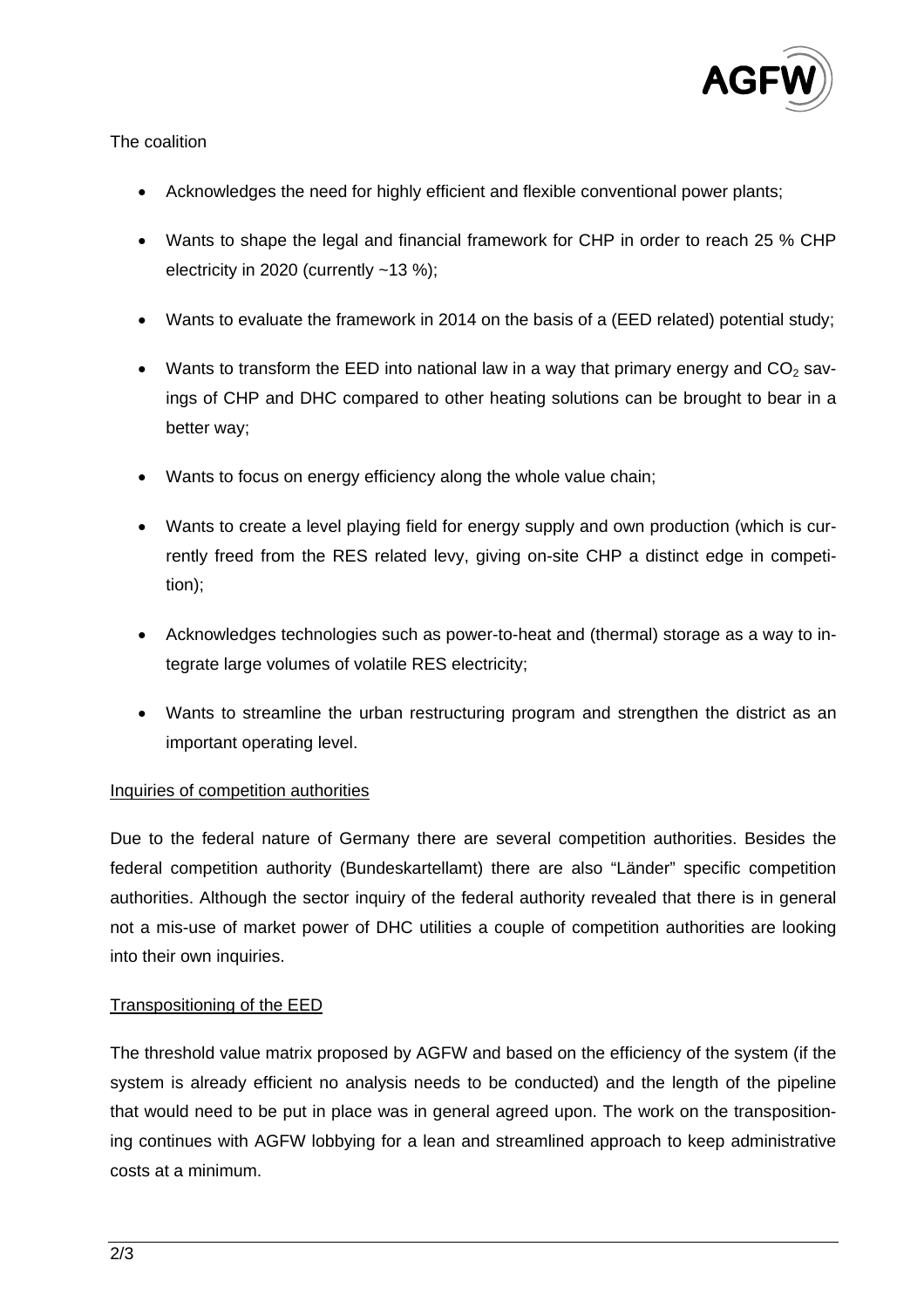

## High efficiency criteria of the EED

Within the definition of the EED DHC is efficient when it uses at least 50 % renewable energy, 50 % waste heat, 75 % cogenerated heat or 50 % of a combination of such energy and heat.

With the aforementioned challenges in the electricity market flexibility will be one of the key elements in future CHP and DHC systems, meaning that operating hours of CHP systems may deteriorate even further, putting stress on the systems to fulfil the efficiency criteria of the EED. If support programs link eligibility to the efficiency criteria of the EED this may lead to situations where systems that are geared towards much needed efficiency may not be eligible for support anymore. This is a conflict that needs to be solved in the future.

## State Aid inquiry regarding RES support in Germany

The Commission started an official inquiry regarding the RES support in Germany via the RES Act (EEG). The predecessor of the EEG, the Act on electricity supply (Stromeinspeisungsgesetz) was subject to a famous Court of Justice ruling, called "PreussenElektra" (since the energy supplier of the same name, now E.ON, was participant in the lawsuit). In the PreussenElektra ruling the Stromeinspeisungsgesetz was deemed to not involve state resources and thus no state aid. The Commission is of the opinion that the EEG 2012 has changed fundamentally from the Stromeinspeisungsgesetz and thus comes to the conclusion that the system, which does not involve any institution linked to the state, is indeed now granting state aid. The government answered the letter of the Commission with a strict refusal of the Commission's point of view. The inquiry is of interest to the sector in Germany because it may have political implication for CHP support (which is based on a feed-in premium on top of the market price and not a feed-in tariff).

## New tenancy law

In regards to the new tenancy law (requiring landlords to comply with cost thresholds when switching from own supply to a commercial heat supplier) AGFW is looking into standard efficiencies of on-site boilers through a set of tests and is conducting a study on this subject. The problem is that efficiencies of on-site boilers are usually highly overstated. Since the comparison of the existing heat supply and the new DH supply is partly based on the efficiency of the existing system (higher efficiency  $=$  lower costs  $=$  less likelihood of DH to be "cost neutral") the sector has a keen interest on having these numbers as close to reality as possible.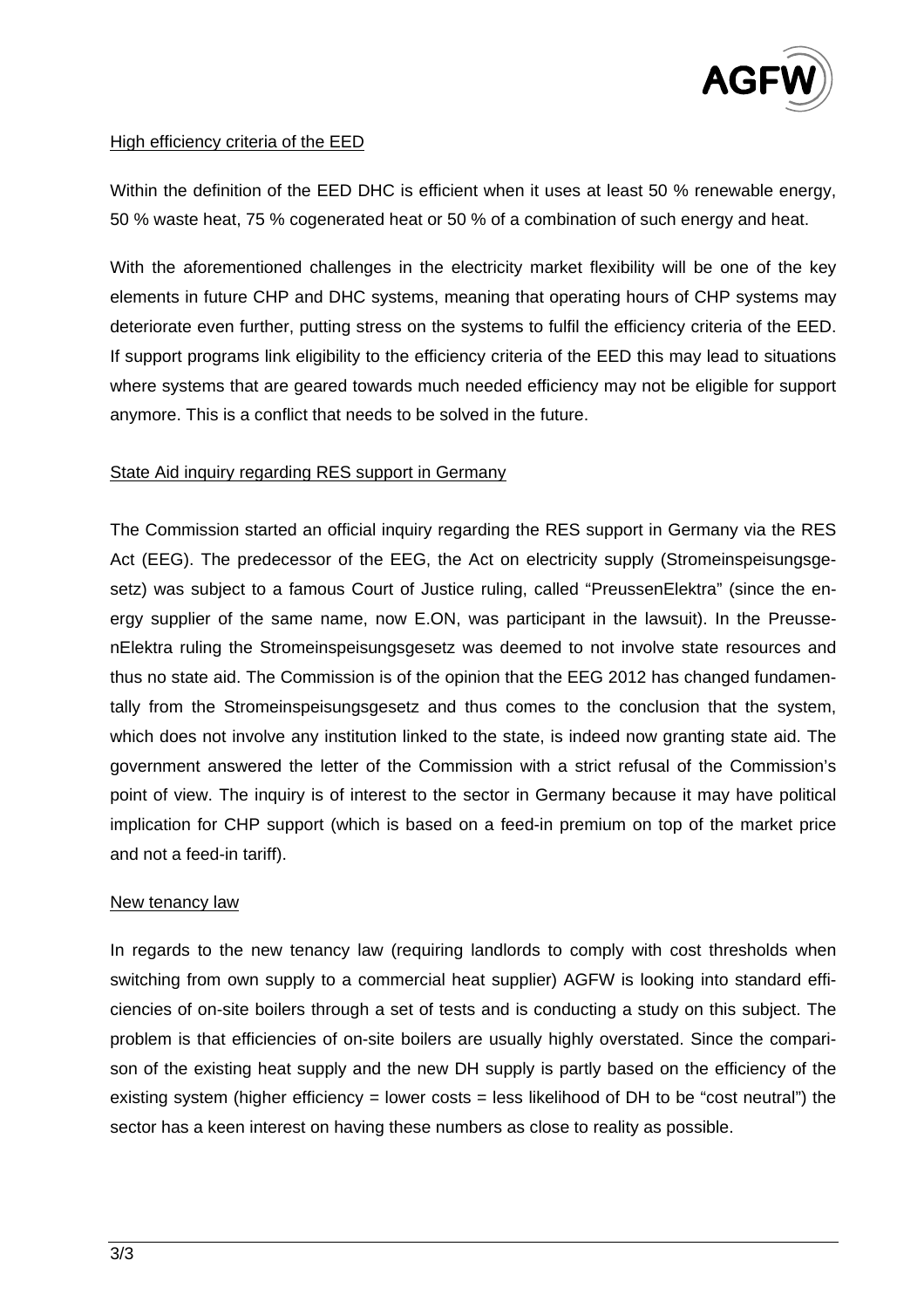#### **POLAND**

#### **Roundtable on national developments**

#### **New financial perspective**

On 18 December 2013, the European Commission (DG Competition) launched official public consultations of two documents that will condition public aid for energy and heating sectors for 2014-2020:

- Paper of the Services of DG Competition containing draft Guidelines on environmental and energy aid for 2014-2020 – EEAG;
- $\triangleright$  Commission regulation declaring certain categories of aid compatible with the internal market in application of Articles 107 and 108 of the Treaty – GBER.

The consultations will last until 12 February 2014 (GBER) and 14 February 2014 (EEAG).

Both documents are analyzed in detail by companies from energy and heating sectors, as well as by industry organizations (including the IGCP) in order to prepare positions to be provided to EU institutions. From the Polish perspective, the exclusion of heating from the possibility of obtaining regional aid is considered exceptionally dangerous. The obtainable horizontal aid will be practically unavailable for companies (it will only be possible to obtain aid for the implementation of this part of the investment, which will ensure the achievement of higher emission standards than those applicable).

#### **Draft MCP Directive**

In connection with the beginning of legislative works on the project of the above-mentioned Directive, a team was created within the IGCP in order to develop comments and suggestions of provisions which will be submitted to Polish government and to the EU.

Due to the potential of district heating in Poland, the large number of heat sources within the range of 1-50 MW as well as the fuel structure, the draft of the directive is very important for the heating market in Poland. Initial, preliminary assessments of the draft indicate a very serious tightening of emission standards for this range of sources. They raise doubts concerning the legitimacy of such restrictive emission standards, they call for an analysis of the relationship between the amount of investment and effects obtained, and finally they raise questions about available technologies. Doubts are also raised by the fact that the proposed new emission standards for medium (and small sources) are equally high (and sometimes, like in the case of dust) even stricter than for large combustion plants (as defined in the LCP Directive).

#### **The support system for cogeneration**

Works on the draft law extending the support system for cogeneration were resumed in the Parliament. Since the beginning of 2013, a legal loophole has been present, in which the support system that functioned since 2007 ceased to apply. The system consists of a mandatory reception of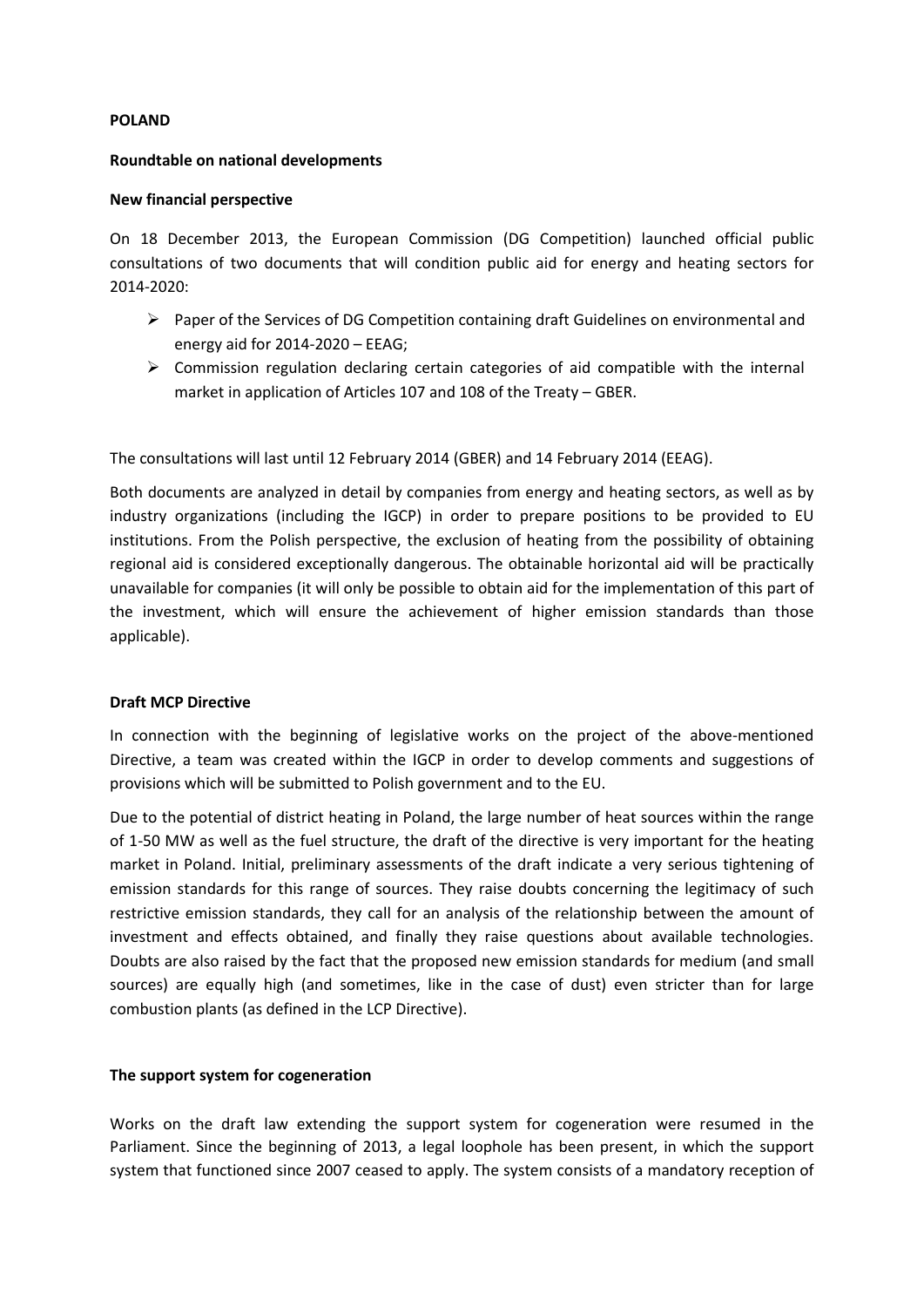electricity by a distribution system operator and the issuance of certificates of origin from cogeneration by the President of the Energy Regulatory Office. These certificates may be traded on the Polish Power Exchange (TGE). Manufacturers who obtained certificates of origin from cogeneration can sell them via TGE to obliged subjects, thus gaining additional income from power generation.

CHP support system is completed by provisions of the act allowing a pecuniary sanction for companies that did not fulfill the obligation to redeem an appropriate number of certificates of origin and certificates of origin from cogeneration or to pay a replacement fee.

The obligation to obtain and present to the redemption of certificates of origin and certificates of origin from cogeneration or to pay a replacement fee was imposed on companies engaged in the production or trade of electricity that sell electricity to end-consumers.

In order to fulfill the obligation, energy companies can redeem appropriate certificates of origin or pay replacement fees to the National Fund for Environmental Protection and Water Management. This fee should be allocated to support the production of electricity from renewable energy sources and generation of electricity and heat from cogeneration sources located on Polish territory.

#### **The draft law on renewable energy sources**

The Ministry of Economy prepared a new draft law on renewable energy sources, which implies moving away from the previous system of subsidizing current production of energy from renewable sources (by certificates of origin) to an auction system, in which the one who offers the lowest price of such energy receives a guarantee of purchase even for 15 years, for the submitted price indexed for inflation.

The Ministry of Economy assumes that the act will come into force at the beginning of 2015, and auctions for the purchase of "green" energy will be announced at least once a year.

There will be separate auctions for renewable energy sources with power above and below 1 MW, with at least 25 percent of energy covered by the support is required to originate from small sources, of less than 1 MW. This, according to the Ministry, is supposed to secure support for small producers. According to the act, these costs will be passed on to consumers in the form of so-called RES fees. The settlement of RES fees will be conducted by a special company - Renewable Energy Settlement Operator (Operator Rozliczeń Energii Odnawialnej, OREO).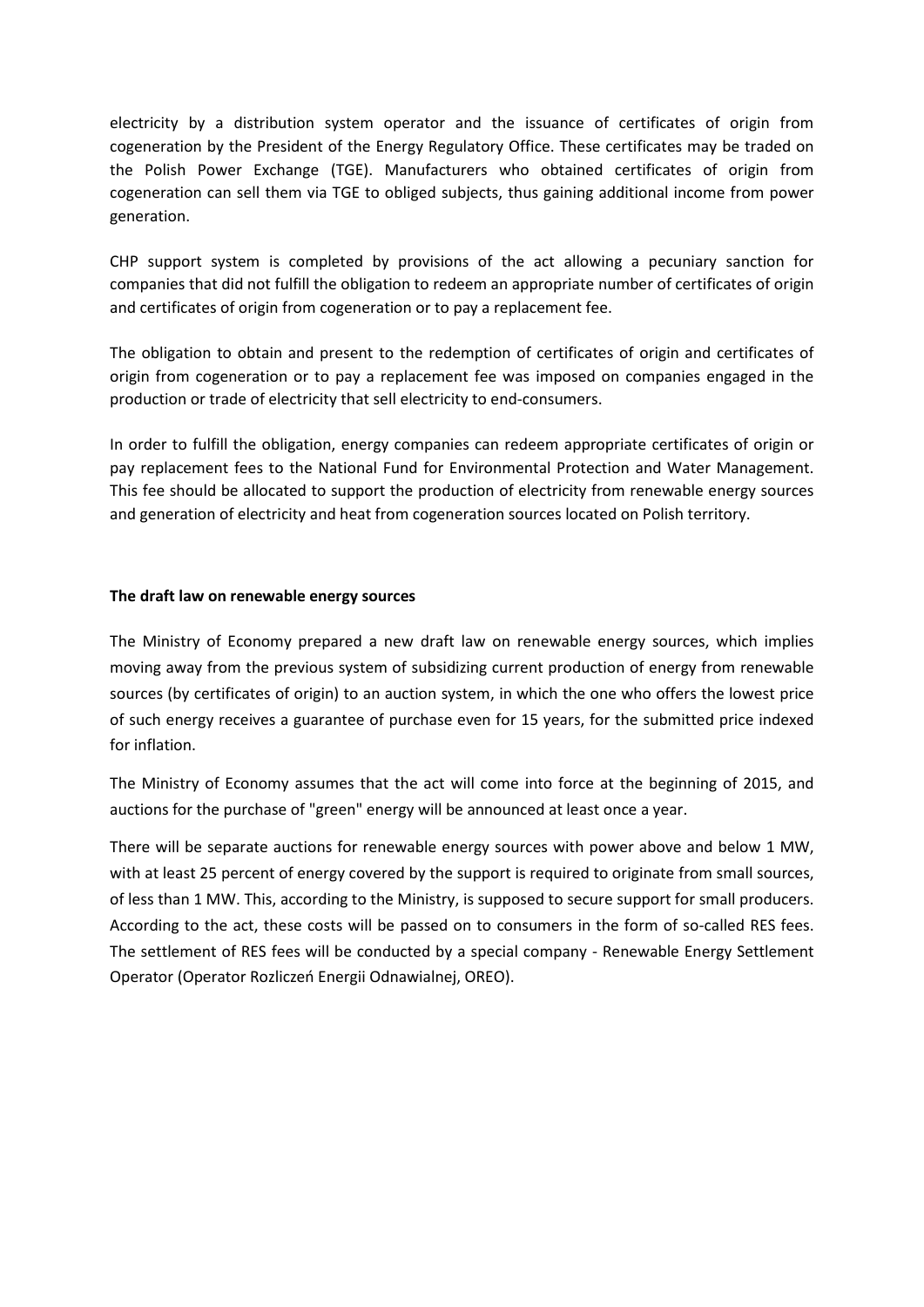**Svensk Fjärrvärme AB Ulrika Jardfelt 2014-01-11**



# **Country report Sweden January 2014**

## **New DH regulation**

All inquiries on District heating regulations has been finalized and been on public consultation. The results are very weak. The proposal for price regulation has been rejected by customer organizations as well as both the Energy Inspectorate and the Energy Authority. The proposal of regulation for third part access to the grid has been rejected by the industry, that was supposed to be the ones accessing the grid, and the Energy Authority. These where the major proposals for new legislation but if nobody wants them, it seems to be difficult for the government to put anything forward to the parliament.

We expect a proposal for new legislation in March, but expect it to result in little changes in reality for the energy companies. The government has promised us that there will be no more inquiries or investigations so we hope (wish for) a few quiet years for the District heating industry when it comes to new DH regulation

## **Building codes**

We thought we had a major victory when the government in the budget proposal in September said they would ask the authorities to propose changes towards technology neutral building code, but it was cheering too soon. The building authorities are putting up a fight and says they have heard nothing and will do nothing. This is now a fight between energy and building authorities and we have to keep the pressure up.

## **Environmental standards for buildings**

After seven years of negotiations we now have a proposal of a standard for labelling the environmental performance of building. This is a very tricky matters. Should an inefficient building where the owner buys green electricity for heating be allowed to get label gold? This would be in line with Swedish legislation of label of origin for electricity, so we will say yes. The proposal includes primary energy as one criteria of environmental performance, which is an important step forward for us. So we will vote yes and accept that customer can buy green electricity and green District heating and get gold standard. Is it the right way forward? He future will tell.

## **General information**

Year 2014 will be a quiet year in one since. We will get a new parliament in September so there will be no new legislation after March. But it will at the same time be big discussions on the general energy politic which could decide most of our future. A new coalition is expect, and at the moment it looks like we will shift from center/right to left/green.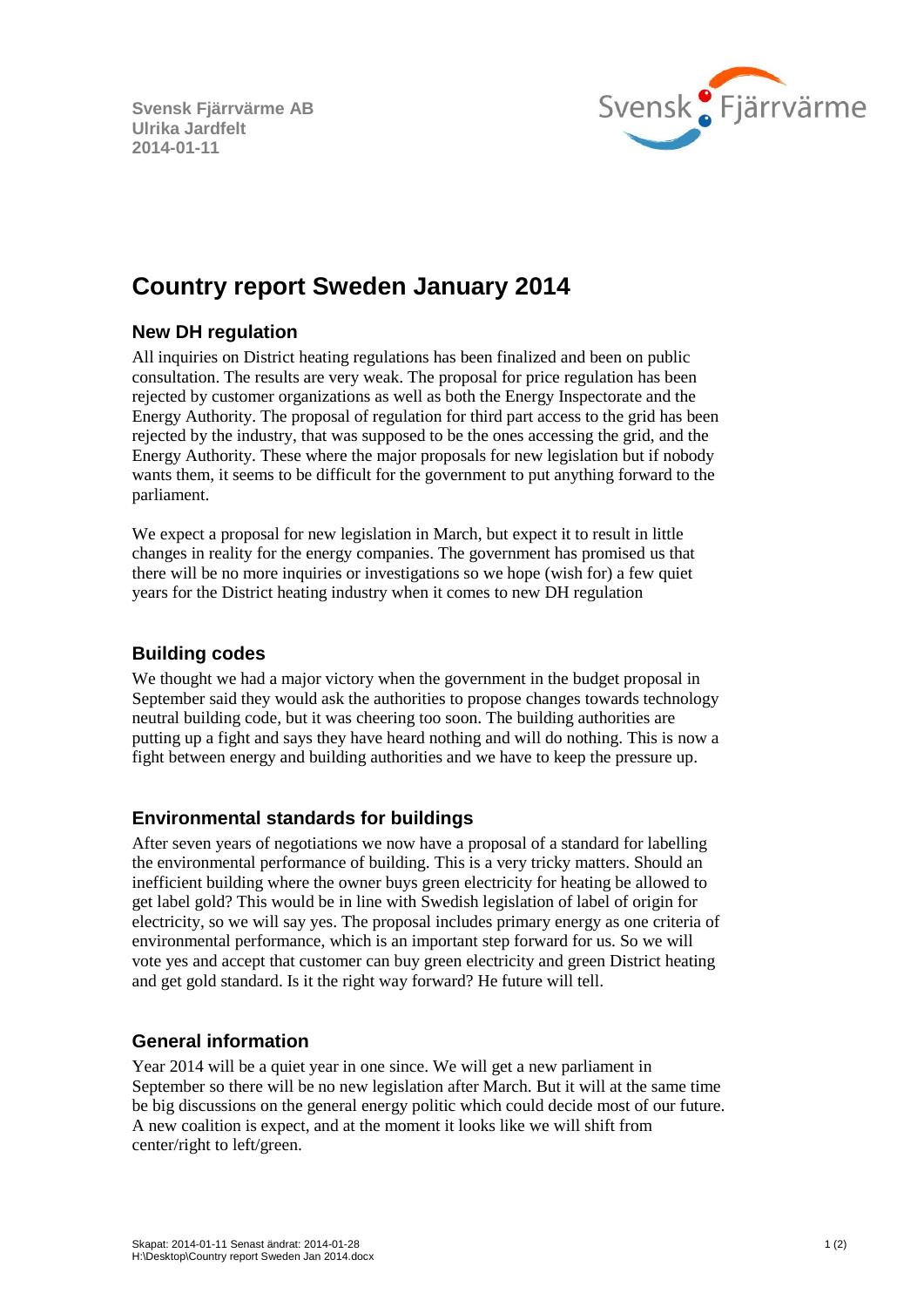

But internally there will be turmoil. We will (with almost 100 % certainty) merge the research organizations of electricity, gas and district heating. This means reduction of means and staff for SDHA and a re-organization. There has also been taken a serious initiative to merge the actual associations of electricity, gas and district heating. This might go fast or slow but means uncertainty and much internal debate.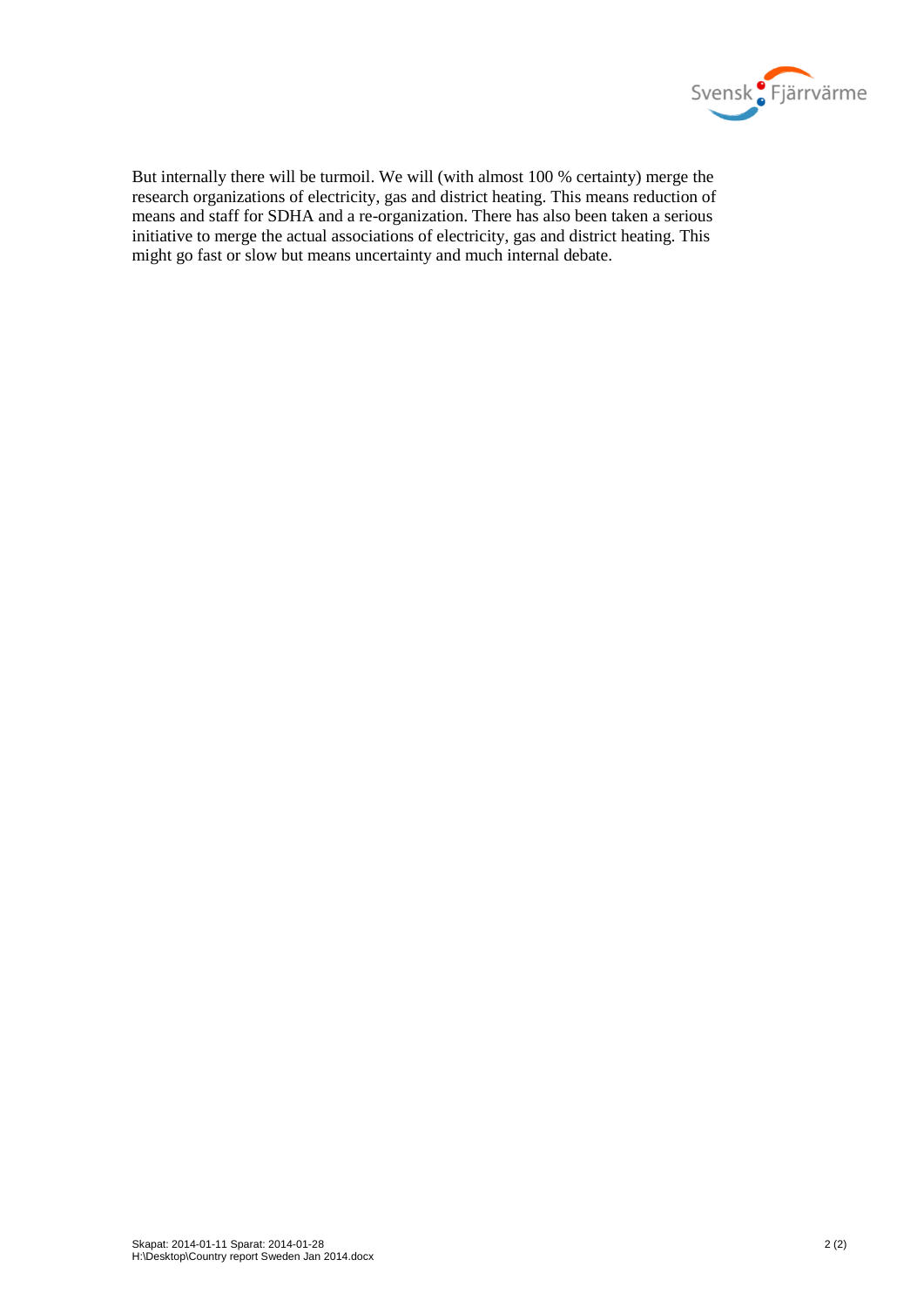

**Bringing Energy** Together

# UK Country Update

## **Context**

April 2013 saw the UK Government publish its heat strategy. Much of the activity on heat networks is based on the position set out in this document.

#### **Heat Networks Delivery unit**

A new division in the Energy Department with £6m to fund local authorities to conduct feasibility work into district heating. Over half the Local Authorities have applied for funding!

#### **CHPA: CIBSE Code of Practice for DH**

There is growing concern that DH is being designed installed and operated by poorly informed individuals and companies. This may be leading to higher prices and is a risk to the reputation of the industry. The CHPA is working with the Chartered Institute of Building Services Engineers to produce a Code of Practice that will examine DH at each stage and set standards that must be met to ensure an effective DH system. The document will be drafted and sent for public consultation in May. The final document will be published by the end of 2014.

#### **DH to be eligible for Carbon Saving Support**

An Autumn announcement is that DH will now be able to be installed as a measure on its own under a sheme aimed at improving household energy efficiency and reduce carbon emissions. The scheme is called the Energy Company Obligation (ECO)

#### **Department for Communities and Local Government (DCLG) threatening DH**

House builders are proving successful in lobbying DCLG to remove laws that are helping DH and energy efficiency more widely. Local Authorities have the power to demand that Developers build homes to a higher standard than set out in central government regulations. This is a major driver for DH in the UK. The Government is proposing to scrap this law.

#### **Independent customer protection scheme**

In the UK gas and electricity supply are regulated. There are a series of rights afforded to customers in these regulations. Heat is entirely unregulated. Heat networks can connect customers to long contracts of 10+ years. This creates two risks

- 1. Investors are concerned that the lack of consumer protection means that regulation in inevitable and this increases their investment risk
- 2. The industry is concerns that there is a risk of poor quality heat networks failing to provide good value to consumers with opaque pricing and unclear billing practises.

To ensure that we have a stable and growing industry, it is vital the consumers, the Government and investors perceive DH to be an effective and fair system for meeting energy users needs. The CHPA is seeking to establish an independently governed industry scheme to ensure protection for customers connected to district heating. We have consulted on the proposals and are in the process of collating the responses to the document. The CHPA would hope to see a scheme launched in 2014 but this is funding dependent.